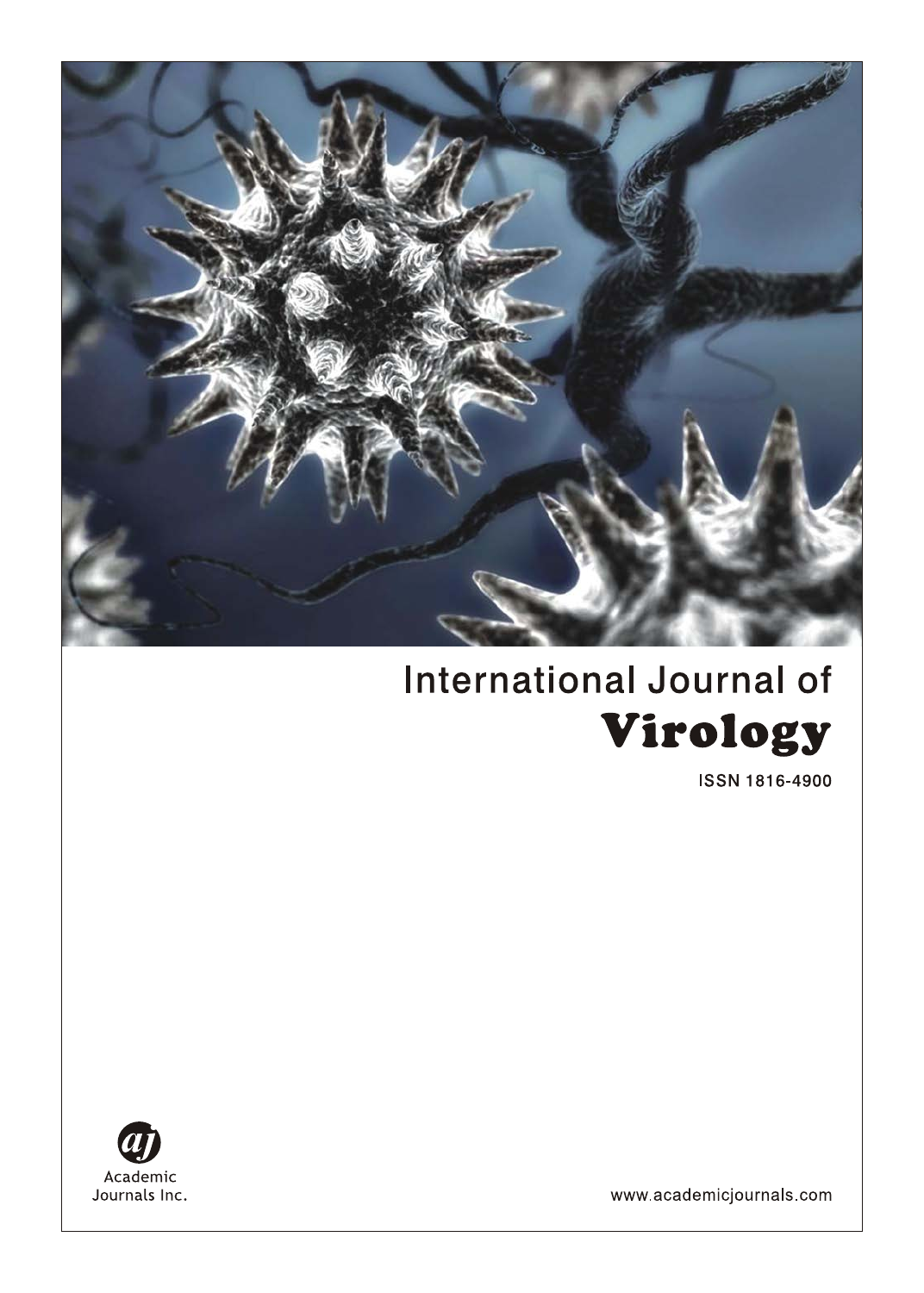International Journal of Virology 11 (1): 12-19, 2015 ISSN 1816-4900 / DOI: 10.3923/ijv.2015.12.19 © 2015 Academic Journals Inc.

# **Nutritional Status and Body Composition Dynamics with Peginterferon Alpha and Ribavirin Combination Therapy in Chronic Hepatitis C Patients**

<sup>1</sup>Masahiko Takahashi, <sup>1</sup>Masahiro Kikuchi, <sup>2</sup>Hirotoshi Ebinuma and <sup>3</sup>Hidetsugu Saito <sup>1</sup>Department of Gastroenterology, National Hospital Organization Tokyo Medical Center, Tokyo Japan <sup>2</sup>Division of Gastroenterology and Hepatology, Department of Internal Medicine, Keio University School of Medicine, Tokyo, Japan

Department of Pharmacy, Keio University, Tokyo, Japan <sup>3</sup>

*Corresponding Author: Masahiko Takahashi, Department of Gastroenterology, National Hospital Organization Tokyo Medical Center, 2-5-1 Higashigaoka, Meguro-Ku, Tokyo 152-8902, Japan Tel: +81-3-3411-0111 Fax: +81-3-3412-9811*

#### **ABSTRACT**

Weight loss has been reported in patients treated with peginterferon alpha (Peg-IFN-") and ribavirin, however, the pathophysiological mechanism of this weight loss is unclear. We prospectively evaluated the nutritional status, body composition and dietary intake of 10 chronic hepatitis C patients treated with Peg-IFN-" and ribavirin, before, at the end of and at 6 months after treatment. Nutritional status and body composition were evaluated by using anthropometric analyses and Bioelectrical Impedance Analysis (BIA) with a body composition analyzer. Body weight, body mass index and total energy intake were significantly (p<0.05) reduced at the end of treatment compared with before treatment, however, at 6 months after treatment, they were recovered to before-treatment levels. In anthropometric analyses, percent Triceps Skinfold Thickness (TSF%) which represents body fat mass was significantly (p<0.05) decreased at the end of treatment compared with before treatment, whereas, percent Arm Muscle Circumference (AMC%) which represents body muscle was not. In the BIA, body fat mass was also significantly (p<0.05) decreased, whereas, skeletal muscle mass was not. There were no significant changes in grip strength and serum albumin level. Decreased TSF% and body fat mass were also recovered to before treatment values at 6 months after treatment. The body weight loss observed during Peg-IFN-"-2b and ribavirin was attributable to body fat mass decrease rather than skeletal muscle mass decrease. Decreased body weight and decreased body fat mass were recovered to before treatment values at 6 months after treatment without body composition change.

**Key words:** Nutritional status, body composition, weight loss, Peg-IFN and ribavirin, HCV

#### **INTRODUCTION**

Hepatitis C Virus (HCV) infection is the major cause of chronic hepatitis, liver cirrhosis and hepatocellular carcinoma (Kiyosawa *et al*., 1990; Sata *et al*., 1998). Currently, it is estimated that there are ~180 million HCV-infected patients worldwide (Hanafiah *et al*., 2013), with the number being 1.5-2.0 million in Japan. Pegylated interferon alpha (Peg-IFN-") in combination with ribavirin, until recently has been the standard therapy for chronic hepatitis C patients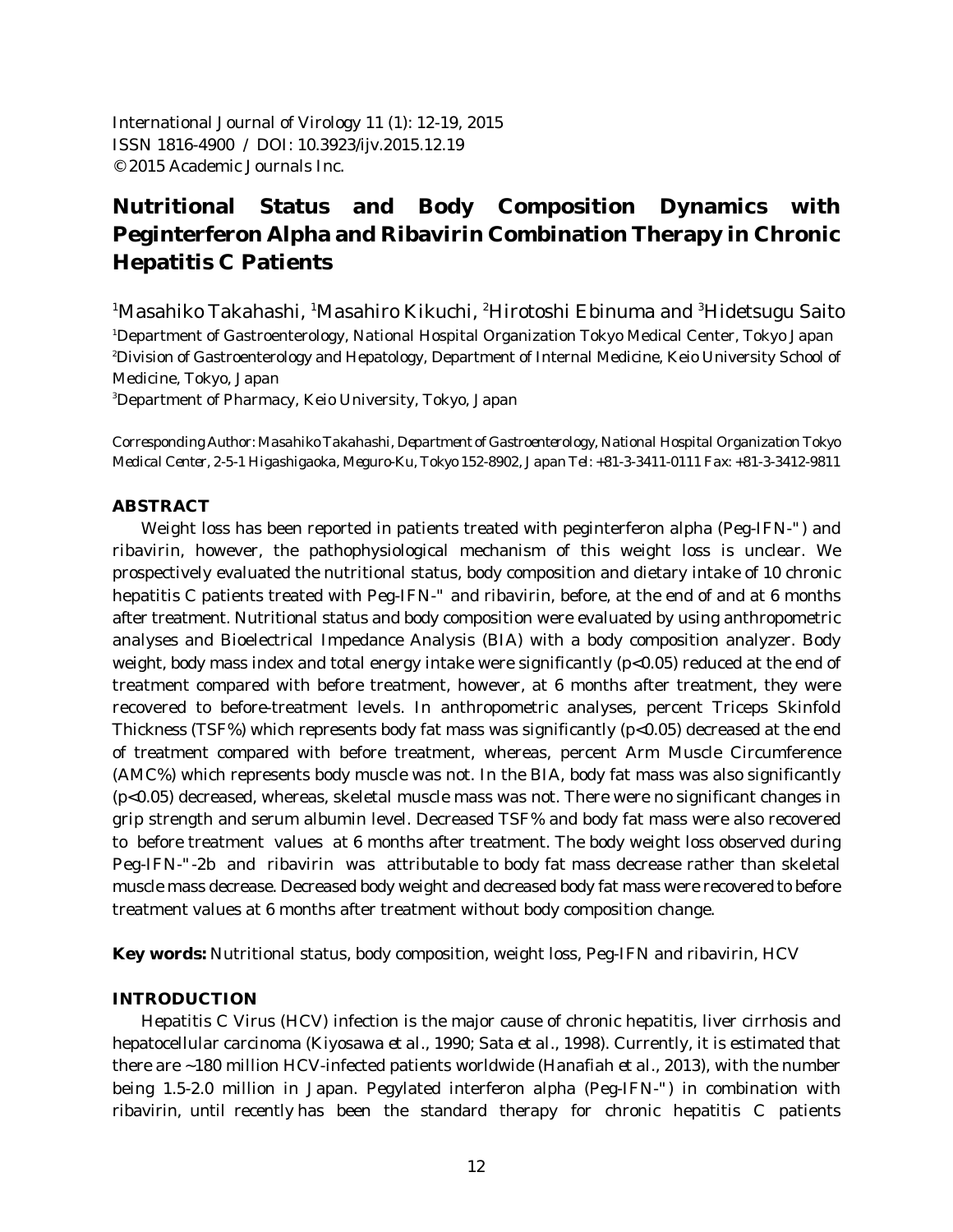(Fried *et al*., 2002). Although recent therapeutic regimens with direct-acting antiviral agents have improved the therapeutic outcomes in HCV patients, Peg-IFN-" and ribavirin therapy is recommended for IFN-eligible patients (Limaye *et al*., 2011; Sherman *et al*., 2011; Osinusi *et al*., 2013; Afdhal *et al*., 2014; Drafting Committee for Hepatitis Management Guidelines, 2014).

Weight loss was reported in 11-29% of patients treated with Peg-IFN-"-2b and ribavirin (Manns *et al*., 2001; Fried, 2002; Seyam *et al*., 2005; Hamer, 2008; Suwantarat *et al*., 2010; Conjeevaram *et al*., 2011). However, the pathophysiological mechanism of this weight loss is unclear. Metabolism abnormality characterized by Protein Energy Malnutrition (PEM) is frequently observed in patients with decompensated liver cirrhosis and a rapid reduction of body weight may have greater influence on nutritional disorder in chronic hepatitis C patients than in healthy persons (Merli *et al*., 1996; Kondrup and Muller, 1997; Selberg *et al*., 1997). Most patients treated with Peg-IFN-" and ribavirin recovered their weight several months after the end of treatment, however, their body composition in terms of muscle and fat after weight recovery may not be same as compared with before treatment.

In the present study, we prospectively evaluated the nutritional status, on the basis of body weight and body composition, in patients receiving Peg-IFN-"-2b and ribavirin combination antiviral therapy for chronic hepatitis C, before, at the end of and at 6 months after treatment.

## **MATERIALS AND METHODS**

**Patients:** In this study, we prospectively evaluated the nutritional status and dietary intake of 10 chronic hepatitis C patients treated with Peg-IFN-"-2b and ribavirin combination therapy for 24-48 weeks from December 2007 to June 2011.

The inclusion criterion was serum HCV RNA-positive chronic hepatitis C patients receiving interferon therapy with Peg-IFN-" and ribavirin. The exclusion criteria were patients <20 years old and those with hepatocellular carcinoma, active thyroid disease, active collagen disease, severe hemorrhage in the fundus of the eye, uncontrolled depression and other hepatic diseases such as autoimmune hepatitis, chronic hepatitis B and primary biliary cirrhosis.

We investigated the patients' background including age, sex, alcohol consumption, medical history, serum albumin, HCV RNA titer and HCV serotype before interferon treatment. In addition, we also investigated Peg-IFN-" and ribavirin dose reduction, treatment period and therapeutic effect. Sustained Viral Response (SVR) was defined as undetectable serum HCV RNA at 24 weeks after the end of therapy.

**Ethical considerations and informed consent:** This study was approved by the ethics committee of the National Hospital Organization Tokyo Medical Center and written informed consent was obtained from each patient after the purpose of the study has been fully explained.

**Assessment of nutritional status and body composition:** Anthropometric analyses and body composition measurements were performed three times for each patient, i.e., before treatment, at the end of treatment and at 6 months after treatment. We measured body height and weight and then calculated the Body Mass Index (BMI) as follows:

Weight (kg)/height  $(m)^2$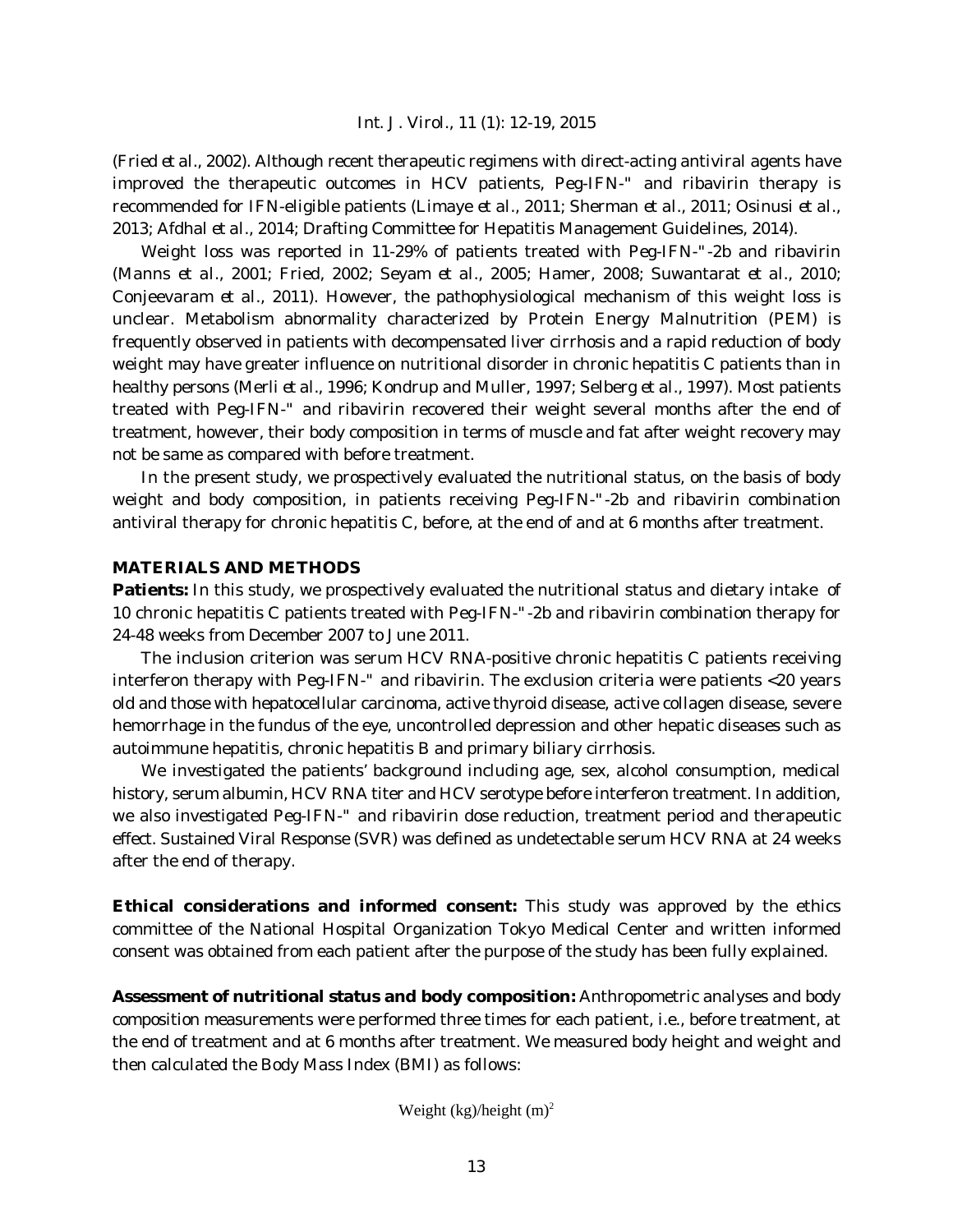It is measured that, the Arm Circumference (AC) and Triceps Skinfold Thickness (TSF) by using a flexible tape and a caliper. Arm Muscle Circumference (AMC) was calculated by using the following equation:

$$
AMC (cm) = AC - B \times (TSF/10)
$$

The AMC% and TSF% were determined by comparing the measured AMC and TSF with the Japanese anthropometric reference data. In addition, the grip strength of both hands was measured (Hosoya *et al*., 2002).

Body composition measurement was performed by means of Bioelectrical Impedance Analysis (BIA) with a body composition analyzer (InBody S20; Biospace Japan Inc., Tokyo, Japan). A personal computer was connected to the analyzer to calculate the body composition, i.e., skeletal muscle mass, body fat mass, waist-hip ratio, Body Cell Mass (BCM) and Total Body Water (TBW). Measurements were performed with the patient in supine position in the morning after fasting an overnight fast.

**Nutritional counseling and energy intake:** Nutritional counseling in the hospital was performed by nutritionists at three clinical time points with anthropometric analyses, body composition measurement and serum albumin measurement.

The total calories were calculated on the basis of the basal energy expenditure which was calculated by using the Harris-Benedict equation.

The nutritionists also estimated the energy and macronutrient intake at the same time by interviewing the patients about their daily diet.

**Statistical analysis:** The patients' basic characteristics were expressed as Mean±Standard deviation for continuous data. The Wilcoxon signed-rank test was used to compare the data between the different time points, i.e., before, at the end of and at 6 months after treatment.

The correlation between energy intake and body weight change was analyzed by using Pearson's correlation coefficient.

The significance level for all analyses was set at p<0.05. We used IBM SPSS Statistics version 20 for statistical analysis.

#### **RESULTS**

**Patient characteristics:** A total of 10 patients with chronic hepatitis C treated with Peg-IFN-"-2b and ribavirin participated in this study, including seven male and three female patients with age ranging from 42-71 years. The patients' BMI ranged from 17.2-27.5; two patients had a BMI of >25 and one patient had a BMI of <18. Serum albumin ranged from  $3.8$ -4.6 g dLG<sup>1</sup> and none of the patients had a serum albumin level of <3.5 g dLG<sup>1</sup>. Two patients were serotype 1, five were serotype 2 and three were of undeterminable serotype. The titer of serum HCV RNA ranged from 5.1-7.4 log copies mLG<sup>1</sup>. The treatment period was 24 or 48 weeks and 4 of 10 patients achieved SVR after the therapy. The characteristics of the patients are shown in Table 1.

**Anthropometric assessment:** Body weight and BMI were significantly (p<0.05) reduced at the end of treatment compared with before treatment, however, at 6 months after treatment, they were recovered to before-treatment levels.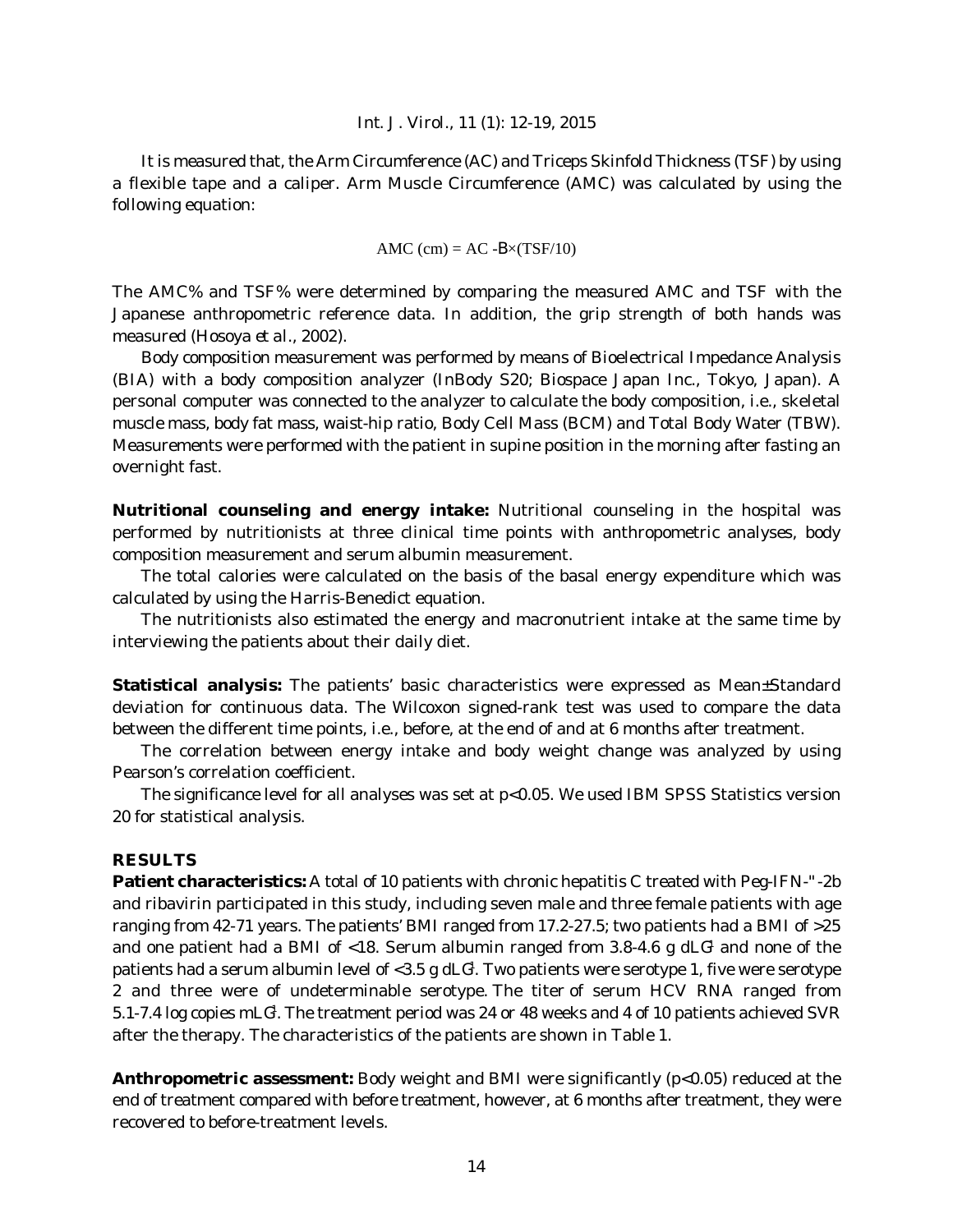| Table 1: Patients' background |     |        |            |                |                         |                  |                     |           |                |                                                |            |
|-------------------------------|-----|--------|------------|----------------|-------------------------|------------------|---------------------|-----------|----------------|------------------------------------------------|------------|
|                               |     | Height | Weight BMI |                | Alb                     | <b>HCV</b>       | <b>RNA</b>          | Treatment | INF dose       | <b>RBV</b>                                     | Treatment  |
| Age                           | Sex | (cm)   | (kg)       | $(kg \; mG^2)$ | (g d L G <sup>1</sup> ) | serotype         | $(log$ IU mL $G1$ ) |           |                | period (weeks) reduction dose reduction effect |            |
| 58                            | M   | 182.9  | 80.0       | 23.9           | 4.5                     |                  | 5.1                 | 48        | No             | Yes                                            | <b>SVR</b> |
| 62                            | M   | 172.6  | 70.4       | 23.6           | 4.6                     | 1                | 7.0                 | 48        | Yes            | N <sub>0</sub>                                 | NR         |
| 68                            | М   | 166.1  | 65.0       | 23.6           | 4.5                     | $\boldsymbol{2}$ | 5.7                 | 48        | N <sub>0</sub> | N <sub>0</sub>                                 | NR         |
| 42                            | М   | 166.0  | 75.8       | 27.5           | 3.8                     | $\boldsymbol{2}$ | 5.8                 | 24        | N <sub>0</sub> | N <sub>0</sub>                                 | <b>SVR</b> |
| 60                            | F   | 150.2  | 38.8       | 17.2           | 3.9                     | $\boldsymbol{2}$ | 6.7                 | 24        | N <sub>0</sub> | Yes                                            | <b>SVR</b> |
| 65                            | М   | 156.1  | 66.0       | 27.1           | 4.3                     | $\overline{c}$   | 6.6                 | 24        | Yes            | Yes                                            | NR         |
| 71                            | М   | 167.5  | 65.5       | 23.3           | 3.9                     | $\boldsymbol{2}$ | 5.1                 | 24        | N <sub>0</sub> | N <sub>0</sub>                                 | <b>SVR</b> |
| 50                            | М   | 174.7  | 75.0       | 24.6           | 4.5                     | Undeterminable   | 5.8                 | 24        | N <sub>0</sub> | N <sub>0</sub>                                 | Relapse    |
| 56                            | F   | 160.3  | 55.3       | 21.5           | 4.3                     | Undeterminable   | 7.4                 | 24        | N <sub>0</sub> | Yes                                            | NR         |
| 64                            | F   | 152.7  | 49.9       | 21.4           | 4.2                     | Undeterminable   | 6.1                 | 24        | Yes            | Yes                                            | Relapse    |

*Int. J. Virol., 11 (1): 12-19, 2015*

BMI: Body mass index, Alb: Albumin, HCV: Hepatitis C virus, SVR: Sustained viral response, NR: No response

Table 2: Anthropometric, body composition, grip strength and serum albumin changes in chronic hepatitis C patients

|                                  | <b>Before</b>        | End of               | Before vs. end of Six months |                           | Before vs. 6 months |
|----------------------------------|----------------------|----------------------|------------------------------|---------------------------|---------------------|
| <b>Parameters</b>                | treatment $(n = 10)$ | treatment $(n = 10)$ | treatment at p               | after treatment $(n = 8)$ | after treatment p   |
| Weight (kg)                      | $64.50 \pm 12.1$     | $60.70 \pm 12.1$     | 0.008                        | $61.60 \pm 14.5$          | 0.09                |
| BMI ( $kg \, \text{mG}^2$ )      | $23.50 \pm 2.60$     | $22.10 \pm 2.60$     | 0.008                        | $22.30 \pm 3.10$          | 0.09                |
| Anthropometric analysis          | 103.80               |                      |                              |                           |                     |
| AMC%                             | $101.00\pm 6.50$     | $98.00 \pm 6.30$     | 0.200                        | $99.90 \pm 8.40$          | 0.09                |
| TSF%                             | $122.90 \pm 49.6$    | $101.80 \pm 34.0$    | 0.030                        | $115.60{\pm}48.1$         | 0.46                |
| <b>Body composition with BIA</b> |                      |                      |                              |                           |                     |
| Skeletal muscle mass (kg)        | $25.60{\pm}4.80$     | $25.20 \pm 6.10$     | 0.680                        | $24.50\pm 6.80$           | 0.33                |
| Body fat mass (kg)               | $17.60 \pm 5.70$     | $14.30 \pm 3.90$     | 0.020                        | $16.40{\pm}4.90$          | 0.48                |
| Waist-hip ratio                  | $0.95 \pm 0.06$      | $0.90 \pm 0.03$      | 0.008                        | $0.91 \pm 0.03$           | 0.18                |
| $BCM$ (kg)                       | $30.30{\pm}5.40$     | $29.60 + 6.30$       | 0.240                        | $29.10{\pm}7.40$          | 0.33                |
| TBW (L)                          | $34.60 \pm 6.10$     | $34.20 \pm 7.30$     | 0.650                        | $33.40{\pm}8.40$          | 0.36                |
| <b>Hand grip strength</b>        |                      |                      |                              |                           |                     |
| Right                            | $35.50 \pm 7.90$     | $33.60 + 5.40$       | 0.580                        | $35.50 \pm 10.0$          | 0.89                |
| Left                             | $31.90 \pm 7.70$     | $31.70 \pm 7.00$     | 0.880                        | $32.50+9.10$              | 0.48                |
| <b>Blood chemistry</b>           |                      |                      |                              |                           |                     |
| Albumin (g $dLG1$ )              | $4.30 \pm 0.30$      | $4.10 \pm 0.30$      | 0.140                        | $4.30 \pm 0.20$           | 0.58                |

Values are presented as Mean±Standard deviation. BMI: Body mass index, AMC: Arm muscle circumference, TSF: Triceps skinfold thickness, BIA: Bioelectrical impedance analysis, BCM: Body cell mass, TBW: Total body water

In the anthropometric analysis, TSF% was significantly  $(p<0.05)$  decreased at the end of treatment compared with before treatment, whereas, AMC% was not. The decreased TSF% was recovered to before treatment level at 6 months after treatment (Table 2).

**Body composition:** In the body composition analysis by using InBody S20, body fat mass and waist-hip ratio were also significantly (p<0.05) decreased at the end of treatment compared with before treatment, whereas skeletal muscle mass, BCM and TBW were not. The decreased body fat mass was also recovered to before-treatment level at 6 months after treatment. There was no significant change in grip strength and serum albumin at the three time points for 6 months (Table 2).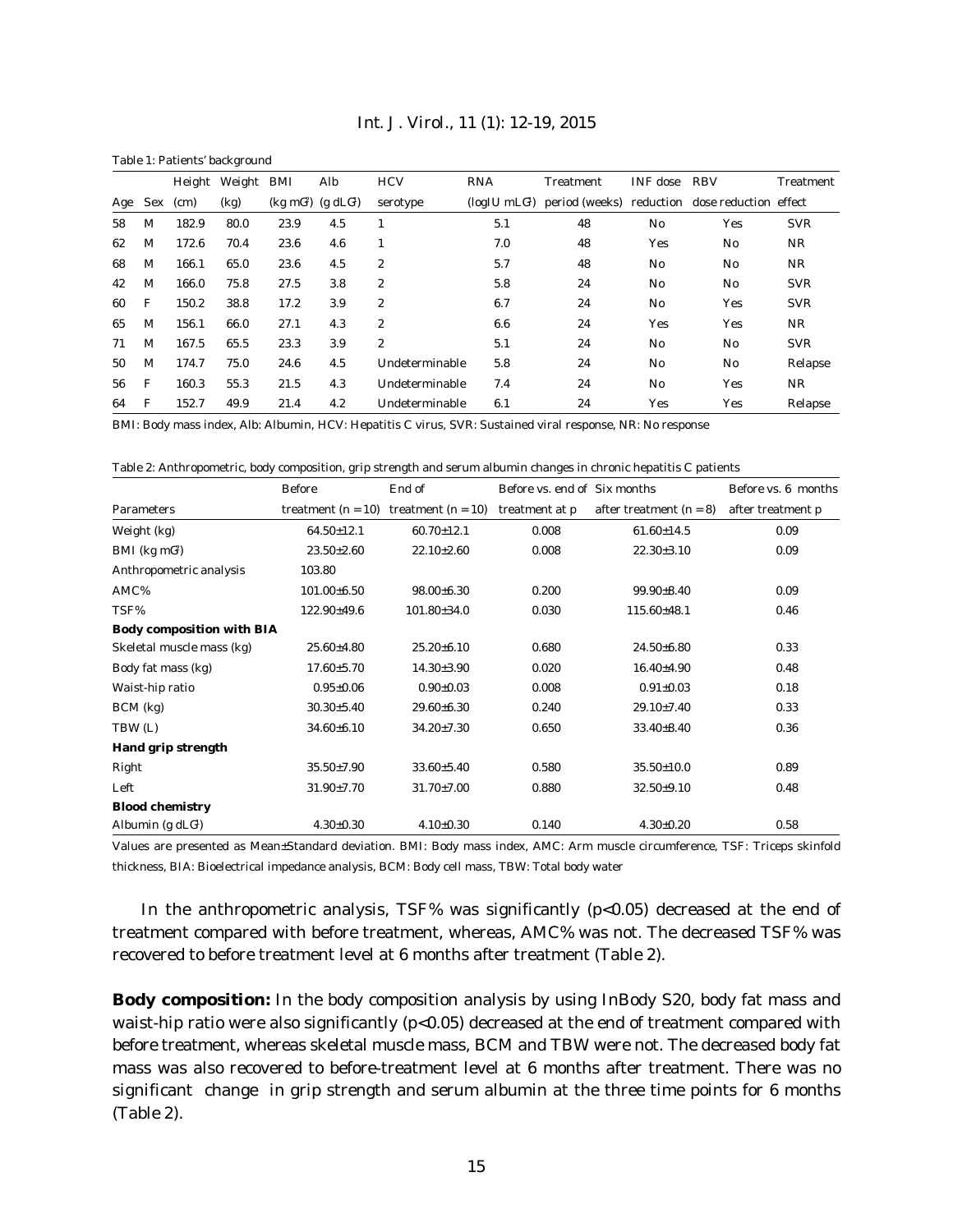



Fig. 1(a-b): Relation between energy intake and body weight in chronic hepatitis (a) Befor vs. End of treatment and (b) End of treatment vs. 6 months after treatment

|                      | Table 9. I valifient intake and macronatifient enanges in chrome hepatitis C patients |                            |                        |                            |                                                    |  |
|----------------------|---------------------------------------------------------------------------------------|----------------------------|------------------------|----------------------------|----------------------------------------------------|--|
|                      | Before                                                                                | End of                     | Before treatment       | Six months after           | Before treatment vs.<br>6 months after treatment p |  |
| Parameters           | treatment                                                                             | treatment                  | vs. end of treatment p | treatment                  |                                                    |  |
| Energy intake (kcal) | $1715.2 \pm 169.8$ (n = 9)                                                            | $1569.2 \pm 257.3$ (n = 9) | 0.03                   | $1731.9 \pm 245.4$ (n = 8) | 0.67                                               |  |
| Protein (%)          | $17.6 \pm 1.7$ (n = 8)                                                                | $18.2 \pm 2.0$ (n = 8)     | 0.77                   | $18.3 \pm 1.6$ (n = 8)     | 0.67                                               |  |
| Fat $(\%)$           | $37.5 \pm 8.9$ (n = 8)                                                                | $40.2 \pm 8.9$ (n = 8)     | 0.78                   | $37.9 \pm 9.3$ (n = 8)     | 0.58                                               |  |
| Carbohydrate (%)     | $56.1\pm6.9$ (n = 9)                                                                  | $54.0\pm8.1$ (n = 9)       | 0.78                   | $54.9 \pm 6.0$ (n = 8)     | 0.67                                               |  |

Table 3: Nutrient intake and macronutrient changes in chronic hepatitis C patients

Value are presented as Mean±Standard deviation

**Dietary intake:** The total energy intakes were significantly reduced at the end of treatment compared with before treatment and were recovered at 6 months after treatment in nine patients whose nutritional intake data were available. In the macronutrient analysis, the proportion of protein, fat and carbohydrate did not change at the three time points (Table 3, Fig. 1).

#### **DISCUSSION**

**Statement of principal findings:** Peg-IFN-" and ribavirin treatment was reported to have the variety of adverse effects such as fatigue, influenza-like symptoms, gastrointestinal disturbances, neuropsychiatric symptoms and hematologic abnormalities (Manns *et al*., 2001; Fried *et al*., 2002; Hadziyannis *et al*., 2004). Although weight loss was also frequently observed in patients treated with Peg-IFN-" and ribavirin, the pathophysiological mechanism remains to be elucidated (Seyam *et al*., 2005; Suwantarat *et al*., 2010; Conjeevaram *et al*., 2011; Afdhal *et al*., 2014).

The PEM is a frequently observed nutritional disorder, characterized by decreases in serum albumin and the respiratory quotient (Miwa and Moriwaki, 2004). The PEM represented serum albumin decrease and skeletal muscle reduction in patients with decompensated liver cirrhosis. Moreover, rapid weight loss during Peg-IFN-" and ribavirin treatment may induce serious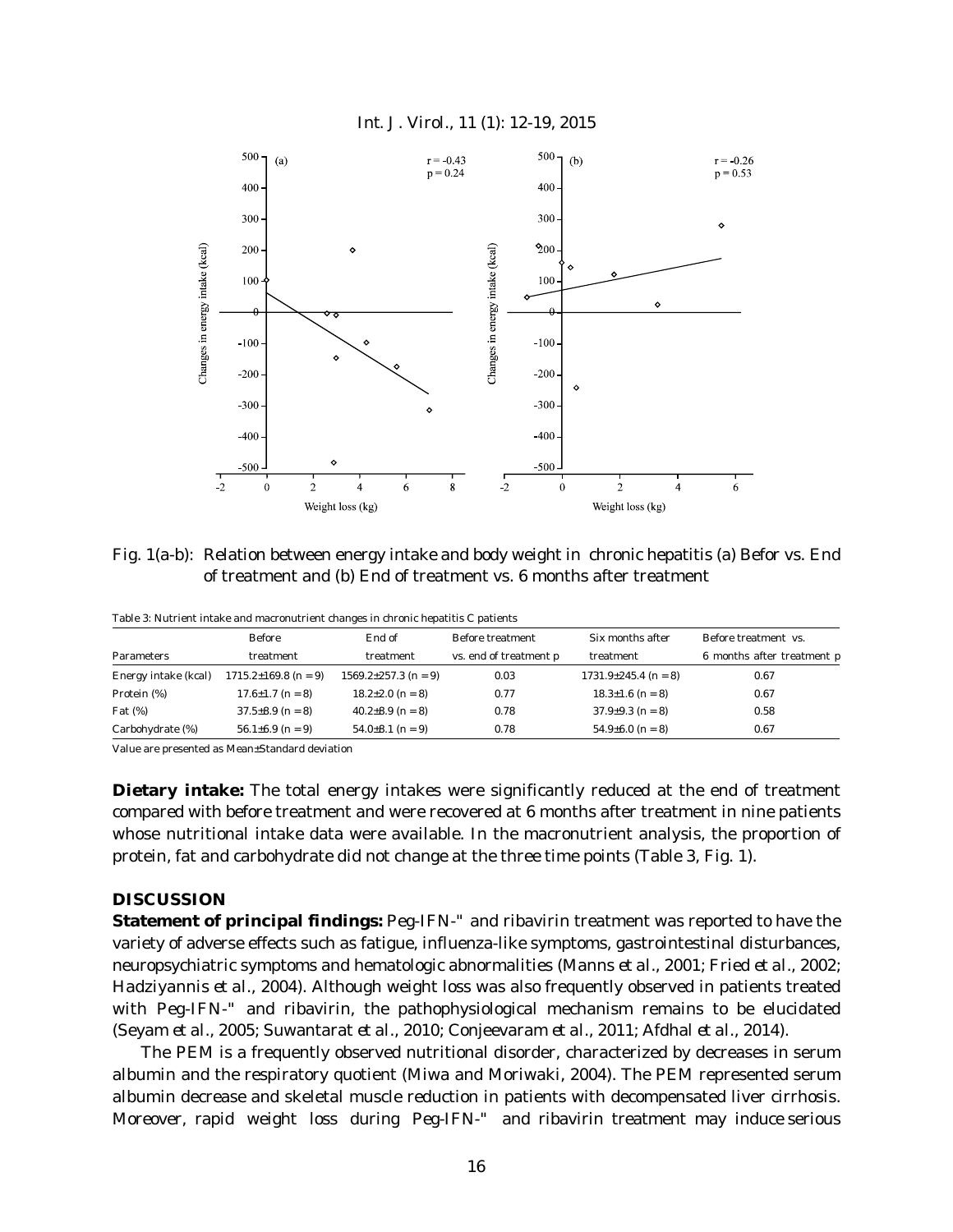metabolic disorders in hepatitis C patients. In this study, body weight and BMI were significantly decreased at the end of treatment in 10 participants. In anthropometric analyses, TSF% which represents body fat mass was decreased, whereas, AMC% which represents body muscle was not decreased. In the body composition analysis by means of BIA, body fat mass was also significantly decreased, whereas, skeletal muscle mass was not. There were no changes in BCM and TBW which reflect the amount of protein plus intracellular water content and total amount of water, respectively (Plauth *et al*., 2006).

The body weight loss observed during the Peg-IFN-" and ribavirin therapy was attributable to body fat mass decrease rather than skeletal muscle mass decrease. The grip strength which correlated with body muscle mass, also did not change because the skeletal mass did not decrease (Kallman *et al*., 1990; Alvares-da-Silva and da Silveira, 2005). Because there was no significant change in serum albumin during the therapy, we found that the nutritional condition in patients receiving Peg-IFN and ribavirin therapy was different from the lack of protein and energy shortage observed in persons with PEM. Therefore, most of the patients did not show decreased performance status although they complained about appetite loss and fatigue.

Body weight loss with significant decrease in body fat mass and no decrease in fat-free mass was reported in chronic hepatitis C patients with Peg-IFN-" and ribavirin combination therapy (Fioravante *et al*., 2012). However, body weight loss with not only body fat mass decrease but also fat-free mass decrease has also been reported in HCV patients with conventional interferon and ribavirin therapy (Jonas *et al*., 2012; Alam *et al*., 2013). These studies, however, it did not evaluate the recovery of body weight and the body composition change after the therapy (Fioravante *et al*., 2012; Alam *et al*., 2013). The recovery of body fat mass, TSF% and age-to-body weight ratio at 6 months after Peg-IFN and ribavirin therapy was reported in a study in children (Jonas *et al*., 2012). The BIA method was used in these studies to evaluate body composition (Yanovski *et al*., 1996). In anthropometric analyses, the AMC% and TSF% estimate whole-body data by using measurements from only one side of the arm, however, in BIA analysis, the analyzer measures the whole body and, therefore, the nutritional assessment is more accurate.

A significant reduction in caloric intake was observed during the therapy. This caloric intake reduction tended to be correlated with the body weight loss observed in this study. Body weight loss with a significant decrease in body fat was due to energy intake decrease during the treatment, as previously reported. The proportion of protein, fat and carbohydrate did not change during the therapy although the total calorie intake was reduced. The nutritional counseling provided by nutritionists may have influenced the macronutrient change. Most of the patients recovered their body weight at 6 months after the treatment, however, five patients became overweight compared with before therapy (patient No. 1, 3, 4, 7 and 9). Although nutritional intervention should be required to minimize dietary intake reduction during Peg-IFN-" and ribavirin therapy, nutritional intervention after the therapy may also be needed to prevent rapid weight gain and an overweight status.

The limitation of this study is the small sample size. Although all 10 patients received Peg-IFN-" and ribavirin, the treatment periods were varied depending on the viral serotype. Furthermore, we did not have data on HCV patients without IFN therapy as controls. The reduction of nutritional adverse effects may have occurred because the patients were monitored and their energy intake estimated, by nutritionists at our hospital during the therapy.

In conclusion, we found that body weight loss with a significant decrease in body fat mass and no decrease in skeletal muscle mass was related to a reduction in caloric intake in chronic hepatitis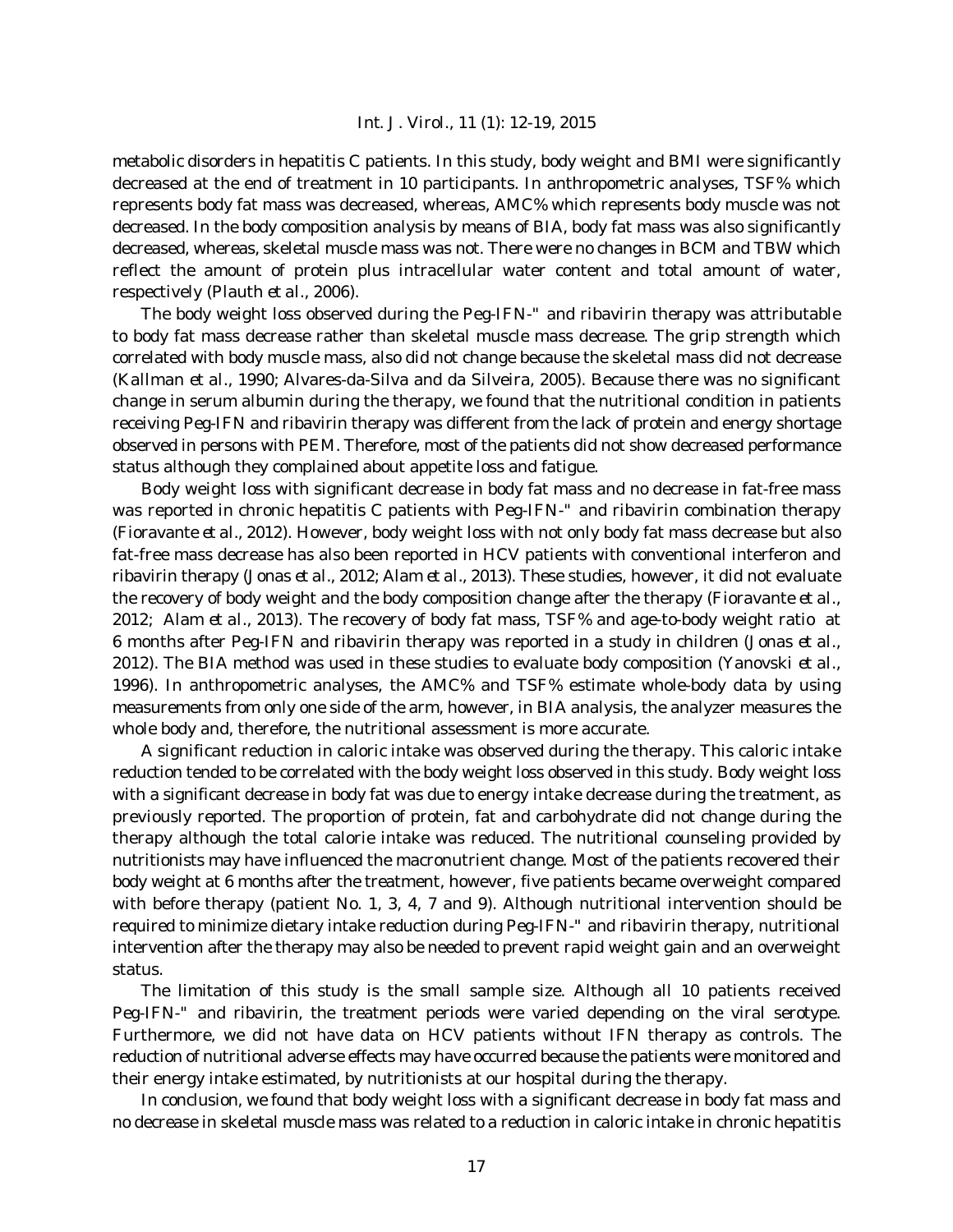C patients with Peg-IFN-"-2b and ribavirin combination therapy. In addition to careful medical monitoring by physicians, nutritional counseling by nutritionists also seems to be important in these patients.

## **REFERENCES**

- Afdhal, N., S. Zeuzem, P. Kwo, M. Chojkier and N. Gitlin *et al*., 2014. Ledipasvir and sofosbuvir for untreated HCV genotype 1 infection. New Engl. J. Med., 370: 1889-1898.
- Alam, I., I. Ali, S. Ali, I. Alam, Farzana and Z. Naseem, 2013. Impact of combination interferon therapy on the body weight, body fat and lean body mass of chronic HCV infected patients. J. Antivirals Antiretrovirals, Vol. 6. 10.4172/jaa.1000087
- Alvares-da-Silva, M. and T.R. da Silveira, 2005. Comparison between handgrip strength, subjective global assessment and prognostic nutritional index in assessing malnutrition and predicting clinical outcome in cirrhotic outpatients. Nutrition, 21: 113-117.
- Conjeevaram, H.S., A.S. Wahed, N. Afdhal, C.D. Howell, J.E. Everhart and J.H. Hoofnagle, 2011. Changes in insulin sensitivity and body weight during and after peginterferon and ribavirin therapy for hepatitis C. Gastroenterology, 140: 469-477.
- Drafting Committee for Hepatitis Management Guidelines, 2014. JSH guidelines for the management of hepatitis C virus infection: A 2014 update for genotype 1. Hepatol. Res., 44: 59-70.
- Fioravante, M., S.M. Alegre, D.M. Marin, S.L.S. Lorena, T.S. Pereira and E.C. Soares, 2012. Weight loss and resting energy expenditure in patients with chronic hepatitis C before and during standard treatment. Nutrition, 28: 630-634.
- Fried, M.W., 2002. Side effects of therapy of hepatitis C and their management. Hepatology, 36: S237-S244.
- Fried, M.W., M.L. Shiffman, K.R. Reddy, C. Smith and G. Marinos *et al*., 2002. Peginterferon alfa-2a plus ribavirin for chronic hepatitis C virus infection. N. Engl. J. Med., 347: 975-982.
- Hadziyannis, S.J., H. Sette Jr, T.R. Morgan, V. Balan and M. Diago *et al*., 2004. Peginterferon-alpha2a and ribavirin combination therapy in chronic hepatitis C: A randomized study of treatment duration and ribavirin dose. Ann. Intern. Med., 140: 346-355.
- Hamer, C., 2008. The impact of combination therapy with peginterferon alpha-2a and ribavirin on the energy intake and body weight of adult hepatitis c patients. J. Hum. Nutr. Dietetics, 21: 486-493.
- Hanafiah, K.M., J. Groeger, A.D. Flaxman and S.T. Wiersma, 2013. Global epidemiology of hepatitis C virus infection: New estimates of age-specific antibody to HCV seroprevalence. Hepatology, 57: 1333-1342.
- Hosoya, N., T. Okada and Y. Muto, 2002. Japanese anthropometric reference data 2001 (jard 2001). Japanese J. Nutr. Assess., 19: 1-81.
- Jonas, M.M., W. Balistreri, R.P. Gonzalez-Peralta, B. Haber and S. Lobritto *et al*., 2012. Pegylated interferon for chronic hepatitis C in children affects growth and body composition: Results from the pediatric study of hepatitis C (PEDS-C) trial. Hepatology, 56: 523-531.
- Kallman, D.A., C.C. Plato and J.D. Tobin, 1990. The role of muscle loss in the age-related decline of grip strength: Cross-sectional and longitudinal perspectives. J. Gerontol., 45: M82-M88.
- Kiyosawa, K., T. Sodeyama, E. Tanaka, Y. Gibo and K. Yoshizawa *et al*., 1990. Interrelationship of blood transfusion, non-A, non-B hepatitis and hepatocellular carcinoma: Analysis by detection of antibody to hepatitis C virus. Hepatology, 12: 671-675.